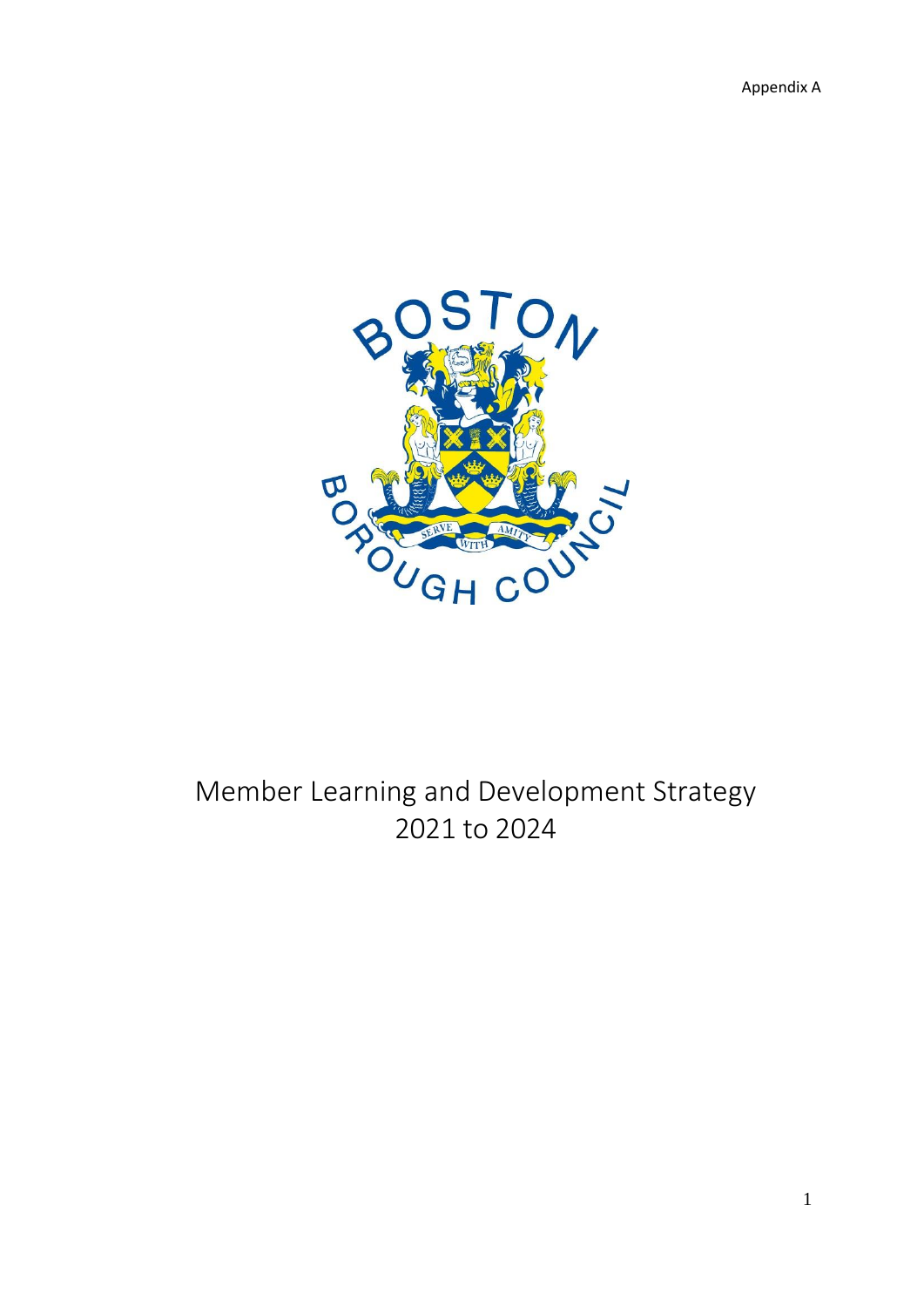# Appendices

| Appendix | Document Title                                  |
|----------|-------------------------------------------------|
|          | Member Learning & Development Evaluation Policy |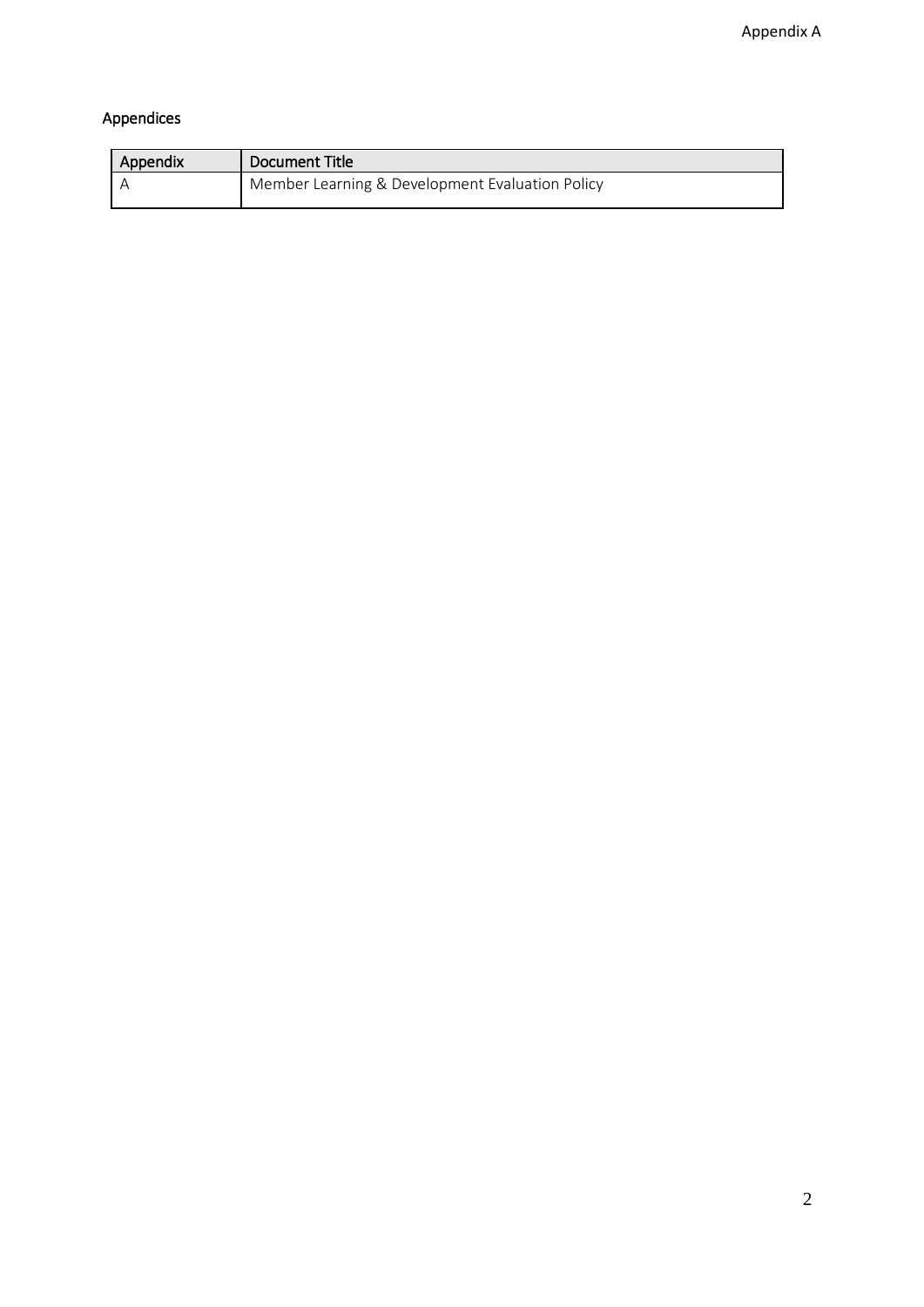# Introduction

This Member Learning and Development Strategy is fully endorsed by the cross party Councillor Development Group.

Local government is the subject of frequent change and councils have new and varied responsibilities and functions from time to time. The learning and development needs of Members will vary and be required to be assessed in the light of changed roles and responsibilities.

Members are integral to achieving our aims and strategic objectives and to the delivery of high-quality services. We are working to support the development of all Members to enable them to perform effectively in their roles and to develop to meet future challenges.

The purpose of this strategy is to set out our approach to helping our Members develop their own performance and contribution to lead the community of Boston.

We are committed to ensuring that:

- All Members have access to appropriate learning anddevelopment activities to enable them to acquire the knowledge and skills required to be effective in their role.
- A planned and structured approach to Member learning and development needs is taken.
- Access to learning and development activities is equitable.
- Learning and development is linked to the Council's priorities.
- Learning and development, wherever possible, is linked to Members' specific roles.
- Member learning and development activities are adequately resourced and within available budgets.
- Learning and development activities are evaluated to assess the impacts.

Members are encouraged to identify their own development needs and participate fully in learning and development activities.

An agreed member Learning and Development Programme will be produced each year based on feedback from Members; the requirements of the Council and in recognition of the changing local government landscape. This Programme will be linked to the Council's corporate priorities, the roles and function of Members and the key changes affecting the Council's priorities and services.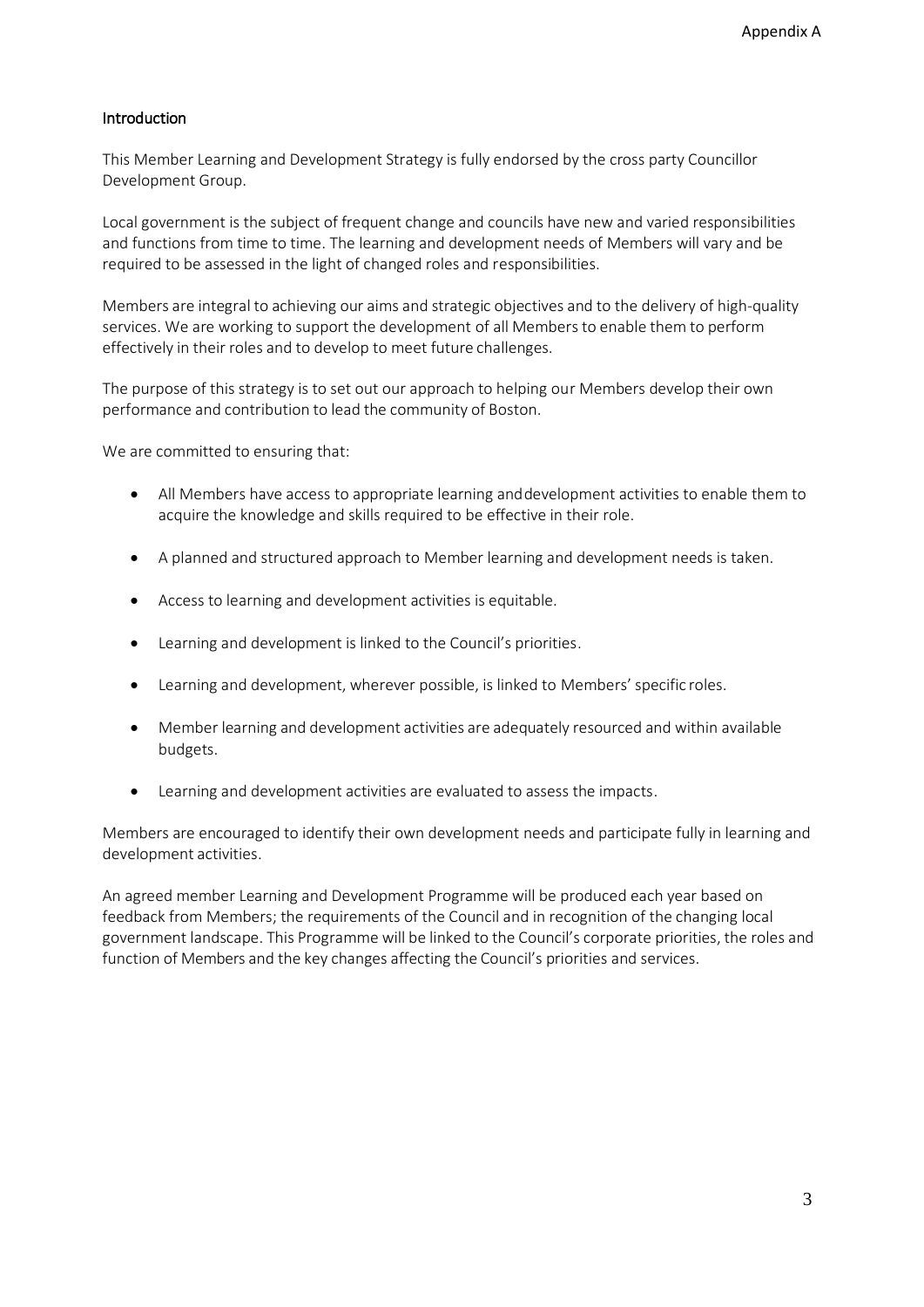# East Midlands Regional Councillor Development Charter

Standards set out in the East Midlands Regional Development Charter aimto promote best practice in Member development and can be seen as a vehicle to improve the corporate performance of a Local Authority through the development of its Members. The Council was accredited to the Charter in December 2012 and successfully re-assessed in March 2016. The Council will be seeking reaccreditation in 2022 as its accreditation expired in early 2020.

# Roles and responsibilities in Member learning and development

In addition to input from Group Leaders, a cross-party Councillor DevelopmentGroup was set up in 2010 to champion Member development. The Democratic Services and People Services teams provide support and assistance to the Group.

# The role of political leaders

The role of political leaders is to pledge commitment to learning and development for Members from all political parties and to support the delivery of the Member Learning and Development Strategy.

# The role of the Councillor Development Group is to:-

- Assist in the development and monitoring of this strategy.
- Approve and monitor the delivery of the Members' Learning and Development Programme.
- Create an environment that encourages self-development and continuous learning and the sharing of knowledge and skills amongst the members in their 'political' groups.
- Consider requests for learning and development and direct priorities for learning and development.
- Review the effectiveness of Member learning and development.
- Monitor the Member learning and development budget.

# The role of individual members

Members are responsiblefor:

- Identifying their learning and development needs, supported by Group Leaders where appropriate.
- Seeking opportunities to improve their effectiveness and increase their potential.
- Attending arranged learning and development activities.
- Sharing their knowledge and skills with their peers.
- Reviewing their learning and development activities.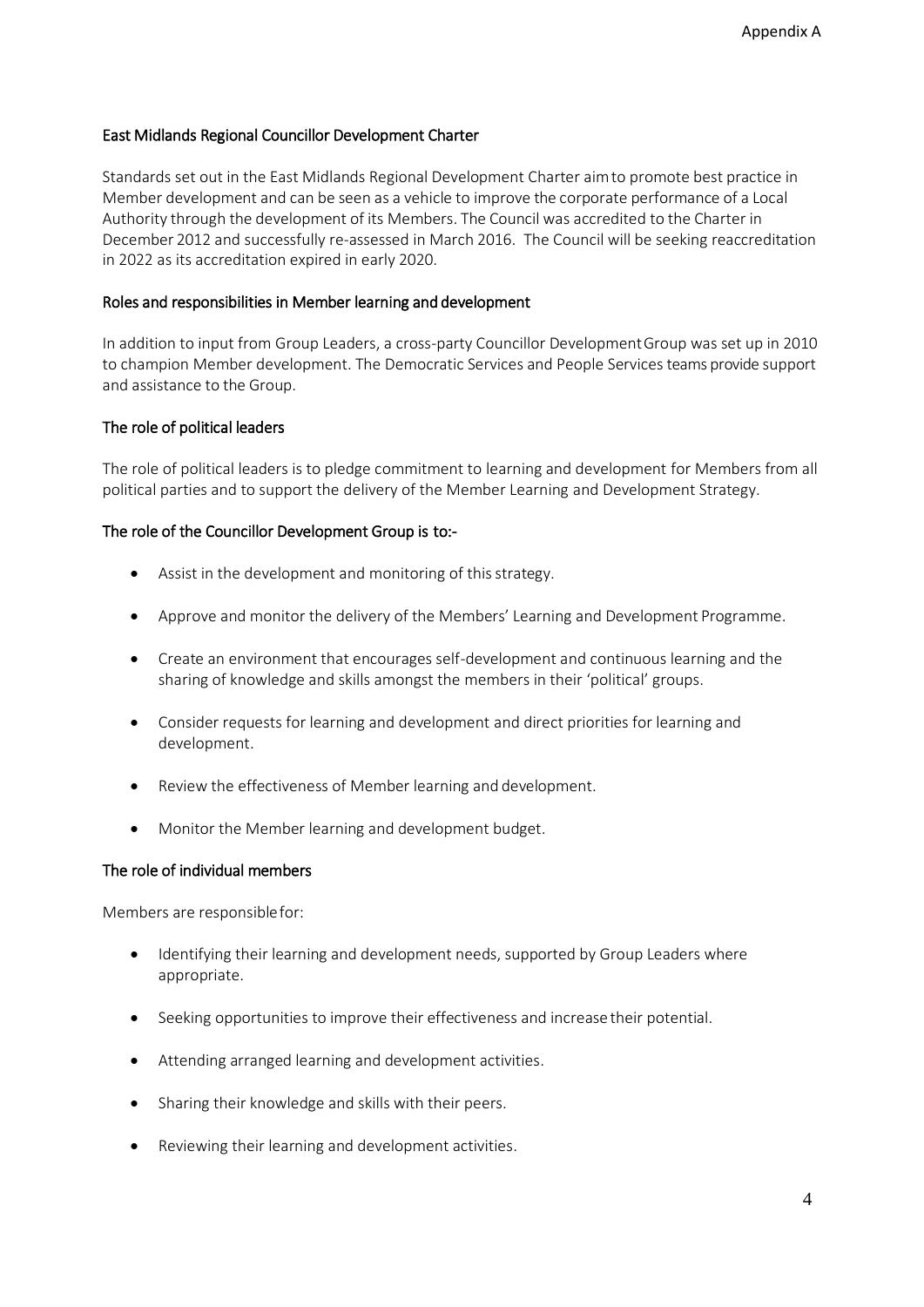Applying the knowledge and skills developed through learning and development activities.

# The role of services

Services are responsible for:

Identifying service specific learning and development areas.

#### Member Learning and Development Programme

To ensure that the maximum is achieved for the investment, learning activity needs to be planned.

The purpose of the Programme isto:

- Establish clear priorities for learning and development linked to the Council's corporate priorities and the changing landscape in which local government operates.
- Enable identified needs to be prioritised and linked to the Council's corporate priorities.
- Identify resources required to deliver the plan and any resource gaps.
- To ensure equity.
- Ensure the best use is made from learning and development budgets and other resources.

#### Delivery of learning and development activities

A flexible approach to the delivery of learning and development will be adopted to make use of the different development methods available and to meet the needs of Members.

Methods used will include the following but this list is not exhaustive:

- Officer mentoring
- Councillor mentoring
- E-learning
- Facilitated presentations
- Facilitated workshops
- Member briefings

Where appropriate shared Member and Officer development activities, as well as joint learning events with other local authorities, will be encouraged.

#### Access to learning and development opportunities

- All Members will have the opportunity to benefit from learning and development opportunities.
- All Members will have equal access to information relating to learning and development opportunities.
- All Members will have equal access to participation in learning and development opportunities,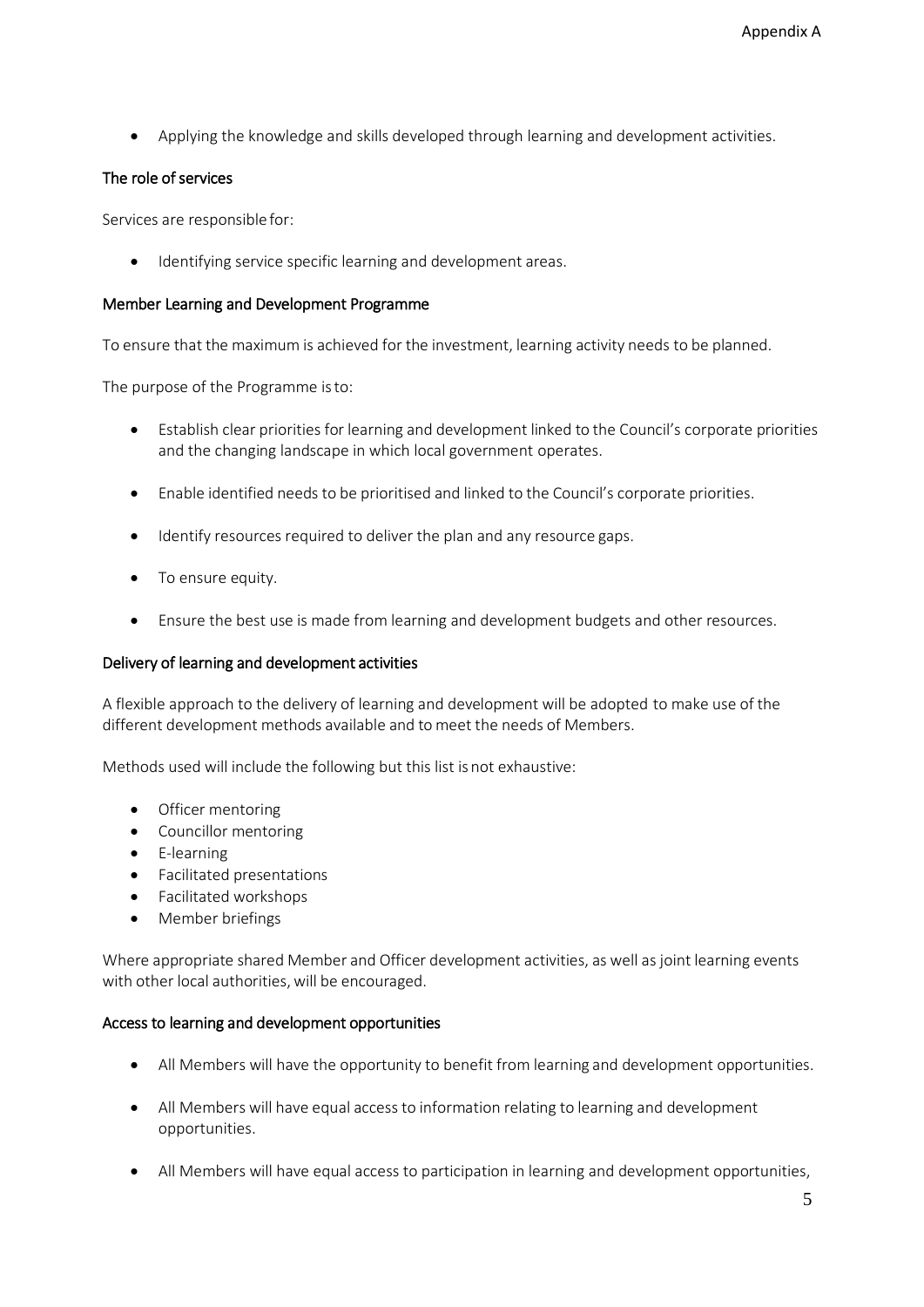subject to their personal needs, taking into account those with work or family commitments and the needs of their roles and responsibilities throughout their office on the Council.

#### Monitoring and evaluation

Evaluation will establish the effectiveness of learning and development activities. The role of Members in the evaluation of learning and development is critical to the continuous improvement of learning events.

The Councillor Development Group is committed to increasing the take up of those who provide feedback as this will provide better data to determine the value and benefit of learning and development opportunities.

Evaluating what has taken place can assess the extent to which training has benefited Members, the organisation and the community.

Appendix A sets out the Evaluation Policy.

#### Resources to support elected member learning and development

Member learning and development is resourced from the allocated Member development budget. This budget will be prioritised to cover the most pressing needs linked to the member Learning and Development Programme and corporate learning and development needs. The budget is £8,000.

#### Learning and development records

It is the responsibility of PSPS HR to maintain Member learning and development records. Learning will be evaluated to inform future plans and budgets.

#### Implementing the strategy

This strategy is intended to be a common framework for the provision of all Member learning and development.

# Review of the strategy

This strategy will be reviewed regularly to ensure that it meets the needs of the organisation and its Members.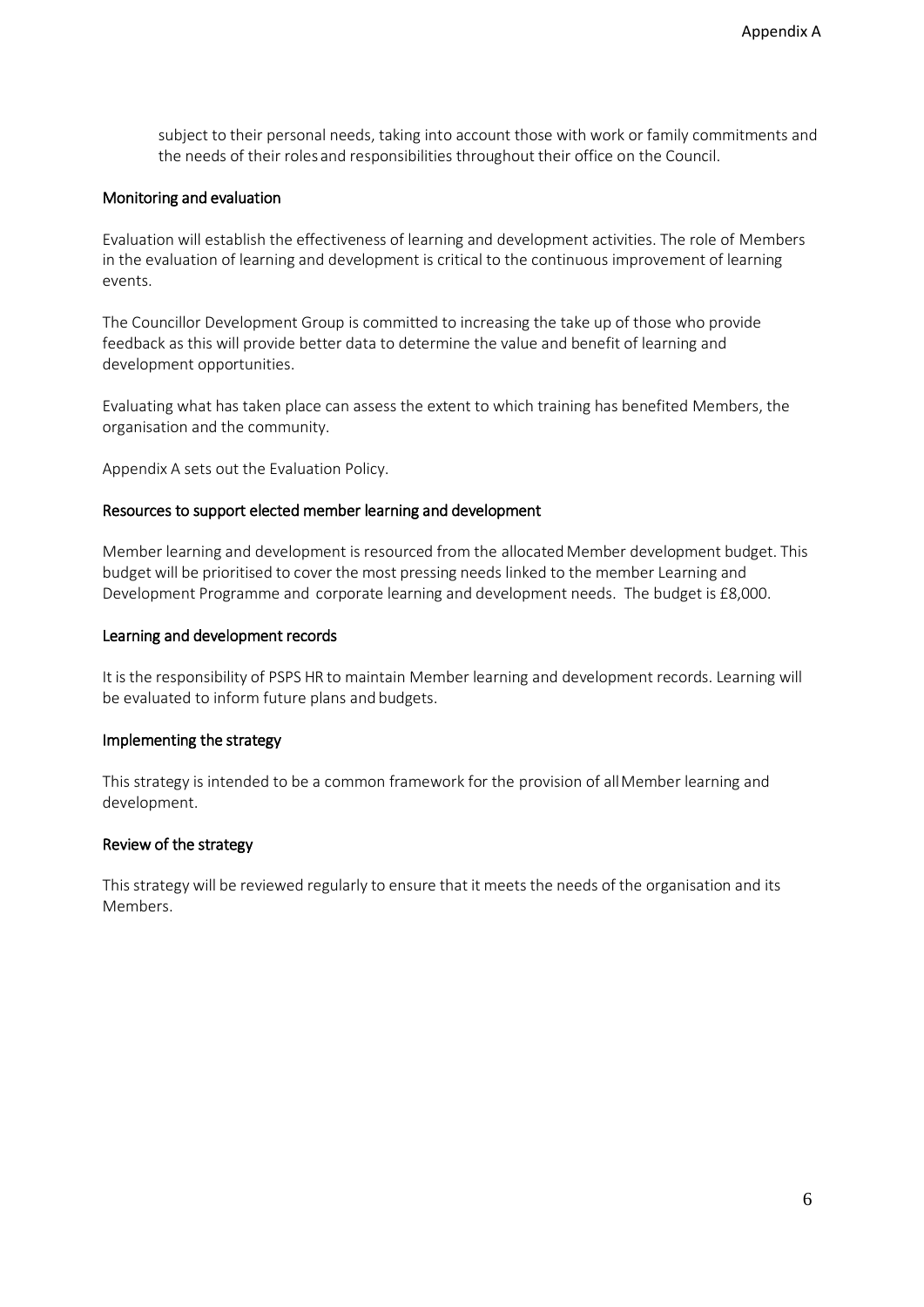# Appendix A

# Member Learning and Development Evaluation Policy

# Introduction

We are committed to carrying out evaluation of learning and development opportunities to ensure that we are meeting the needs of the individual, the organisation and achieving value for money.

This policy is inextricably linked to the Member Learning and Development Strategy and will help support the Council's aim to achieve the East Midlands Councillor Development Charter once again.

Evaluation will help to:

- provide the value of a Learning and Development Programme.
- measure the effect of learning and development activities.
- ensure that individuals have met their stated needs.
- show links between learning and development and achieving the corporate aims.

# Prior to a learning and development event

Clear and measurable objectives for the activity should be set:

- individually by those attending the learning and development event.
- by the course designer who will identify what the activity is aiming to achieve.
- corporately what area(s) of the corporate aims and objectives the activity is designed to support.

# How we will gather feedback.

There are a variety of methods which can be used to evaluate activities that have been delivered. Evaluation can be determined prior to any activity taking place as some forms of evaluation will be to measure a change and therefore there will be a need to measure the behaviour or knowledge level before the activity takes place.

Examples of methods of evaluation:

- **•** feedback from course facilitator
- pre and post course questionnaires
- case studies
- longer term evaluation
- input from senior officers or members

Feedback from delegates will be requested immediately after the delivery of learning and development activities to gauge 'on the day' responses.

In the case of more significant events i.e. induction or where a specific piece of training has targeted a particular need post training evaluation questionnaires will be circulated within three months of attendance at the event to capture information on any changes they have been able to make as a direct result of the training or any other gaps in their knowledge that they have been able to identify.